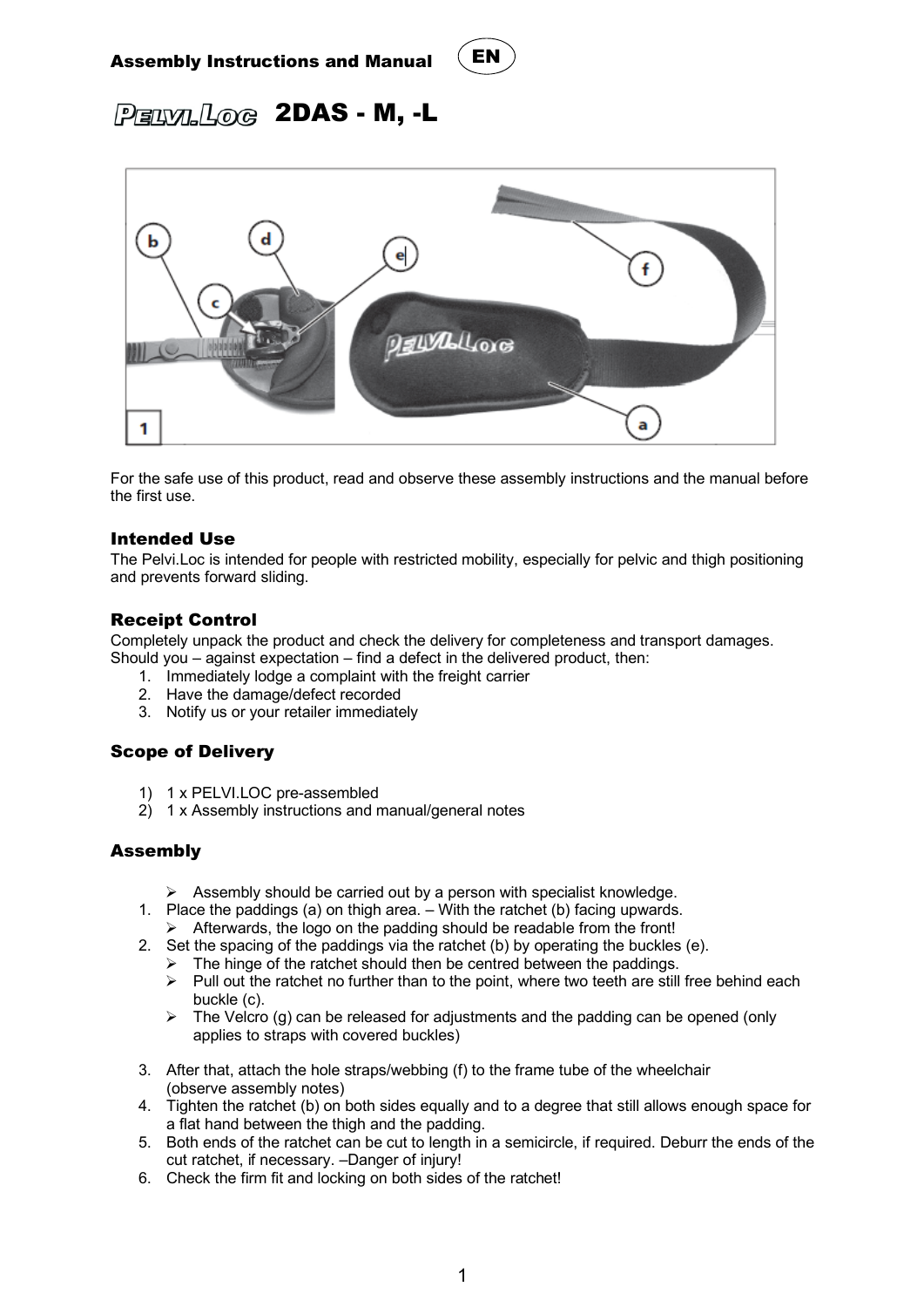# Manual

# Safety Notes

In spite of their stable construction, components like the hole straps, webbings, ratchets and paddings are subject to wear and tear. It is therefore recommended to perform a thorough inspection of the PELVI.LOC every 6 Months. It is thereby important to make sure the rivet and screw connections are firmly secure!

- $\triangleright$  Before using the product, ensure that it is in a serviceable condition and that it fits correctly.  $-$ Danger of accidents!
- $\triangleright$  Do not patch up and/or glue up and reuse damaged components such as webbing/ punctured strap (f), ratchet (b) or padding (a). –Danger of accidents!
- $\triangleright$  Do not sit on the paddings danger of bruising, especially by the catches (c)!
- Ø Do not lift the wheelchair by the PELCI.LOC. Danger of accidents!
- $\triangleright$  Be careful that your hands do not get caught between the hole strap and the frame or seat tube. Danger of crushing!
- $\triangleright$  Do not use the PELVI.LOC, if there are any bruises, wounds or other not well-healed injuries in the area where the paddings will be. –Danger of injury!
- $\triangleright$  Do not use the PELVI.LOC in case of osteoporosis, brittle bone disease or severe circulatory disorders. –Danger of injury!
- Ø After cleaning, ensure the correct functioning of the PELVI.LOC!
- $\triangleright$  A damaged PELVI.LOC must be replaced immediately. –Danger of accidents!

#### Attention:

The PELVI.LOC is not part of the restraint system for the wheelchair and/or user during transport in a vehicle for the transport of disabled persons.

 $\triangleright$  Neither the manufacturer nor the distributor will be liable, in the sense of product liability, for damages or risks caused by unattended children with regard to the product!

#### Handling

1. To use the PELVI.LOC, place the paddings (a) on the thighs. Attention:

Make sure that there are no items under the padding! This will prevent painful bruises.

- 2. After that, guide the ratchet (b) through the corresponding catch. For that, operate the corresponding pressure buckle (e).
- 3. Then, tighten the ratchet (b) to a degree that still allows enough space for a flat hand between the thigh and the padding.
- 4. Make sure that the catches (c) engage with the teeth of the ratchet! o Check the tension!

**To open the PELVI.LOC,** operate the catch (c) and pull out the ratchet.

 $\triangleright$  Make sure that the paddings do not get caught between the stokes of the driving wheel!

#### Cleaning and Disinfection

- $\triangleright$  Machine washable up to 40 degrees.
- $\triangleright$  Thermochemical disinfection possible by adding ELTRA 40 when washing
- $\triangleright$  No spinning
- $\triangleright$  Not dryer-proof

#### **Maintenance**

Inspect the PELVI.LOC for damages and check the functioning on a regular basis.

#### Repair

Immediately replace defective PELVI.LOC systems.